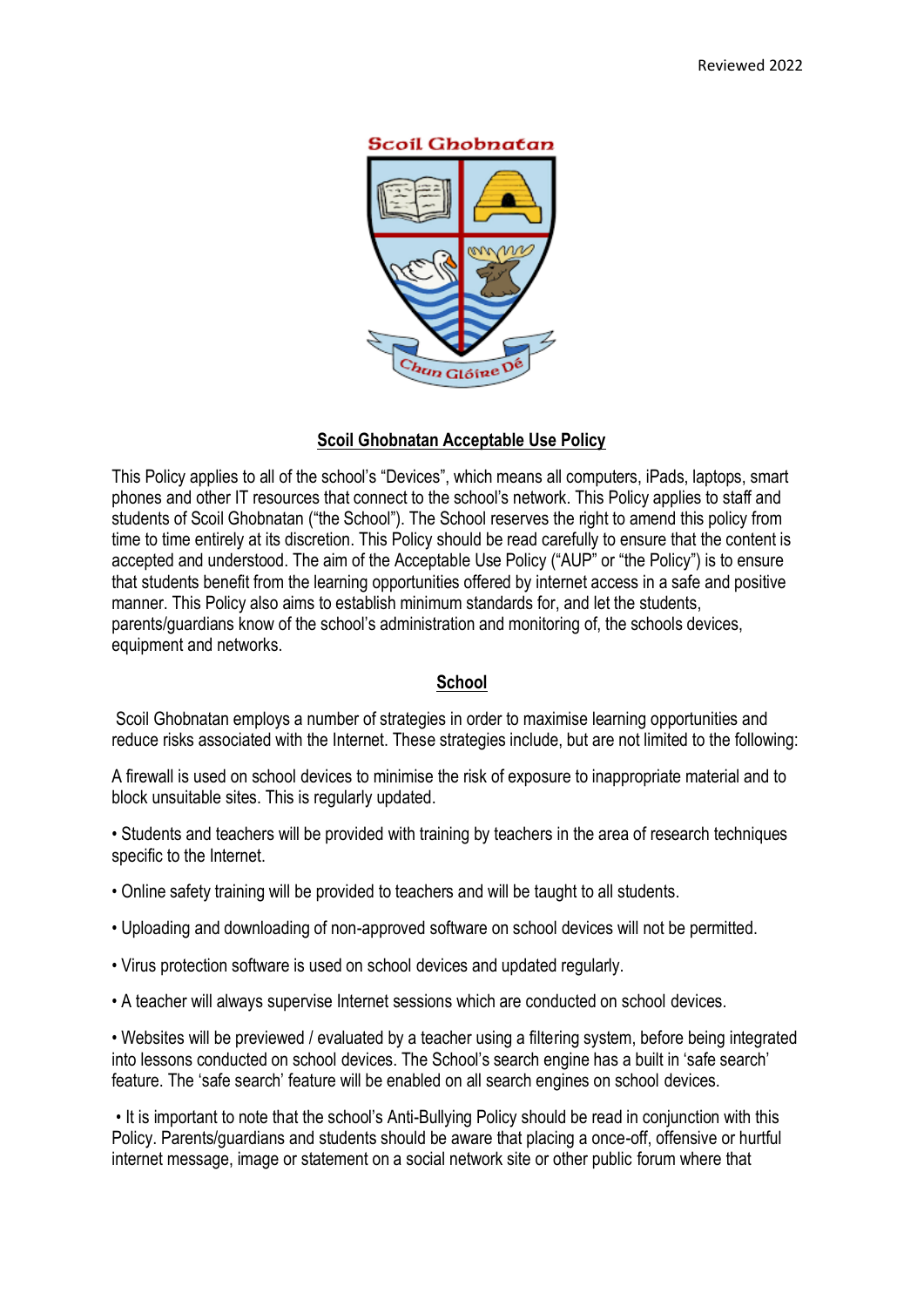message, image or statement can be viewed and/or repeated by other people will be regarded as bullying behaviour. Use of the Internet

• Students will be taught specific lessons on online safety by teachers.

• Students will not knowingly attempt to visit Internet sites on school devices that contain obscene, illegal, hateful or otherwise objectionable materials and the school will not be responsible for any attempts taken in this regard.

• In the event of accidentally accessing any of the above sites, the student will be expected to immediately turn off the monitor and report the incident to a teacher or supervisor.

• The internet will be used to enhance learning and will be used for educational purposes. All websites used by the teacher will be vetted in advance by the teacher.

• Students will not upload, download or otherwise transmit material that is copyrighted on school devices.

• Students will not disclose or publicise personal or confidential information to others online. Examples of this are, but not limited to, their own or classmates' home addresses, telephone numbers, email addresses, online profile information or name and location of their school.

• Students will not examine, change or use another person's files, username or passwords.

• Students will be aware that any usage, including distributing or receiving any information, schoolrelated or personal, may be monitored for unusual activity, security, and/or network management reasons.

• The school takes every reasonable precaution to provide for online safety, but it cannot be held responsible if students access unsuitable websites either deliberately or inadvertently.

#### **Email / Google Drive**

• When using Microsoft Teams students will use approved class email accounts under supervision of a teacher or parent/guardian.

• Students will not send or receive any material that is illegal, obscene, defamatory, or that is intended to annoy or intimidate another person.

• Students will not reveal their own or other people's personal details, such as addresses or telephone numbers or pictures.

• Students will never arrange a face-to-face meeting with someone they only know through emails or the Internet.

• Students will note that sending and receiving email attachments is subject to permission from their teacher.

## **Distance Learning**

● In circumstances where teaching cannot be conducted on the school premises, teachers may use Microsoft Teams or other platforms approved by the Principal as platforms (the "Online Platforms") to assist with remote teaching where necessary.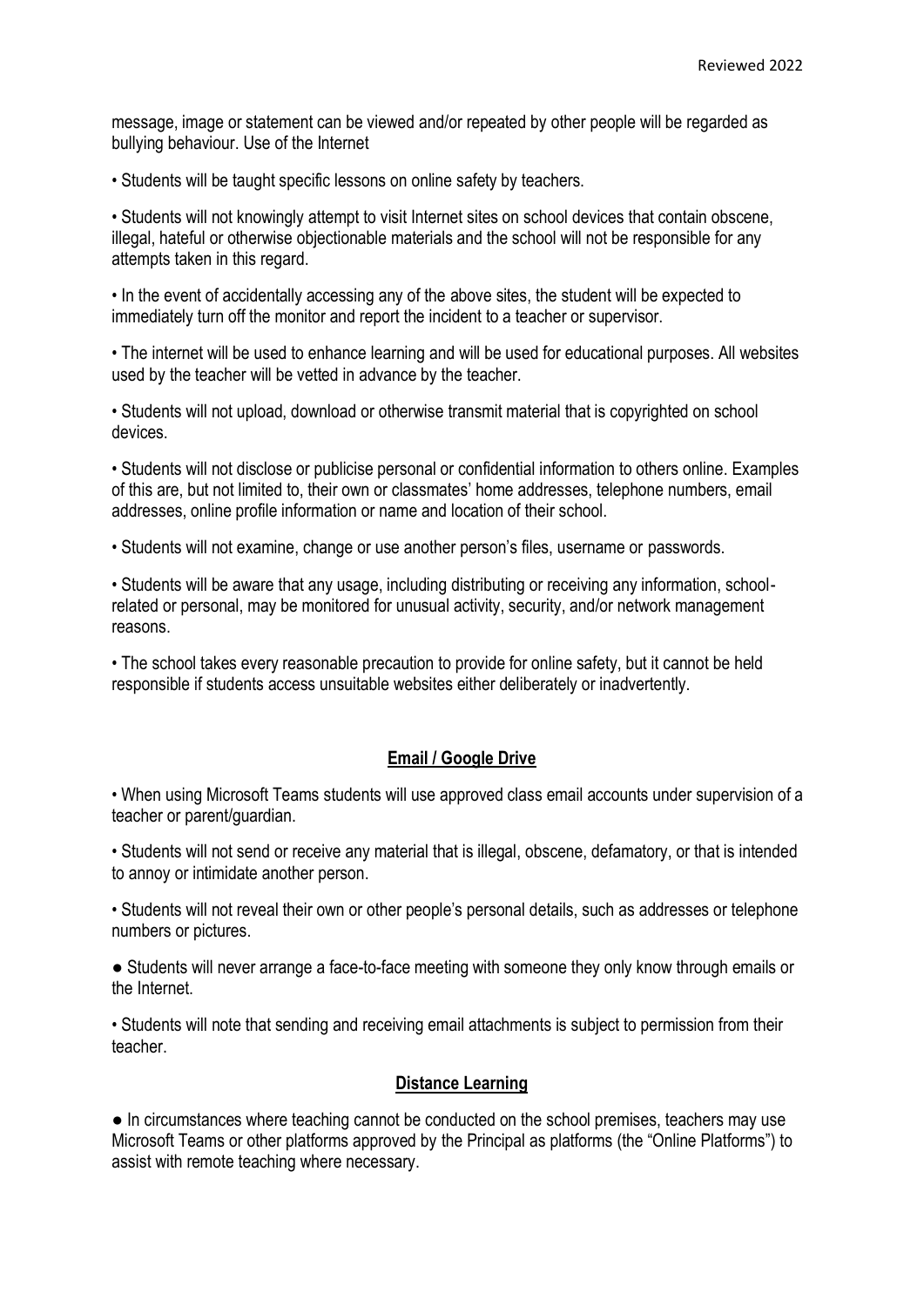• The school has signed up to the terms of service of the Online Platforms in use by the school.

• The School has enabled the most up to date security and privacy features which these Online Platforms provide.

• In the case of Microsoft Teams, parents/guardians must grant access to their child to have a school email address such as pupilname.year@scoilghobnatan.com

● Parents/guardians will be provided with the password and will be expected to monitor their child's use of the e-mail address and Online Platforms.

● If teachers are using online Teams meetings, parents/guardians must consent to their child having a school email address as above to allow their child access to the lessons.

• Parents/guardians must also agree to monitor their child's participation in any such lessons conducted on the Online Platforms.

#### **Internet Chat**

• Discussion forums on Microsoft Teams will only be used for educational purposes and will always be supervised.

•Students will never arrange a face-to-face meeting with someone they only know through emails or the Internet and this is forbidden

#### **School Website and affiliated Social Media sites**

- The school's website address is: www.scoilghobnatan.com
- The School's Facebook account is 'Scoil Ghobnatan'
- The School uses the Aladdin App which is known as Aladdin Connect.

● Students will be given the opportunity to have photos, projects, artwork and other work relating to curricular and extra-curricular school activities published on the school website as per the consent form. Teachers will coordinate the publication of this material.

• Personal information relating to the student including their name, home address and contact details will not be included on school social media or the school's website.

• Digital photographs and audio or video clips of individual students will not be published on the school website and/or affiliated pages, without prior parental/guardian permission. Instead, photographs etc. will focus on group activities, where children will not be named.

• Photos/Videos may be used for the production of the Homework Journal or specific school events e.g. Communion etc. These photos/videos and the photos/videos on our website/App should not be copied or posted to any social media or other website or published in any way.

• Parent(s)/guardian(s) are requested not to 'tag' photographs or any other content which would identify any children or staff in the school.

• Parent(s)/guardian(s) are requested to ensure that online messages and/or comments to the school's social media sites are respectful. Any messages written on social media are treated in the same way as written messages to the school.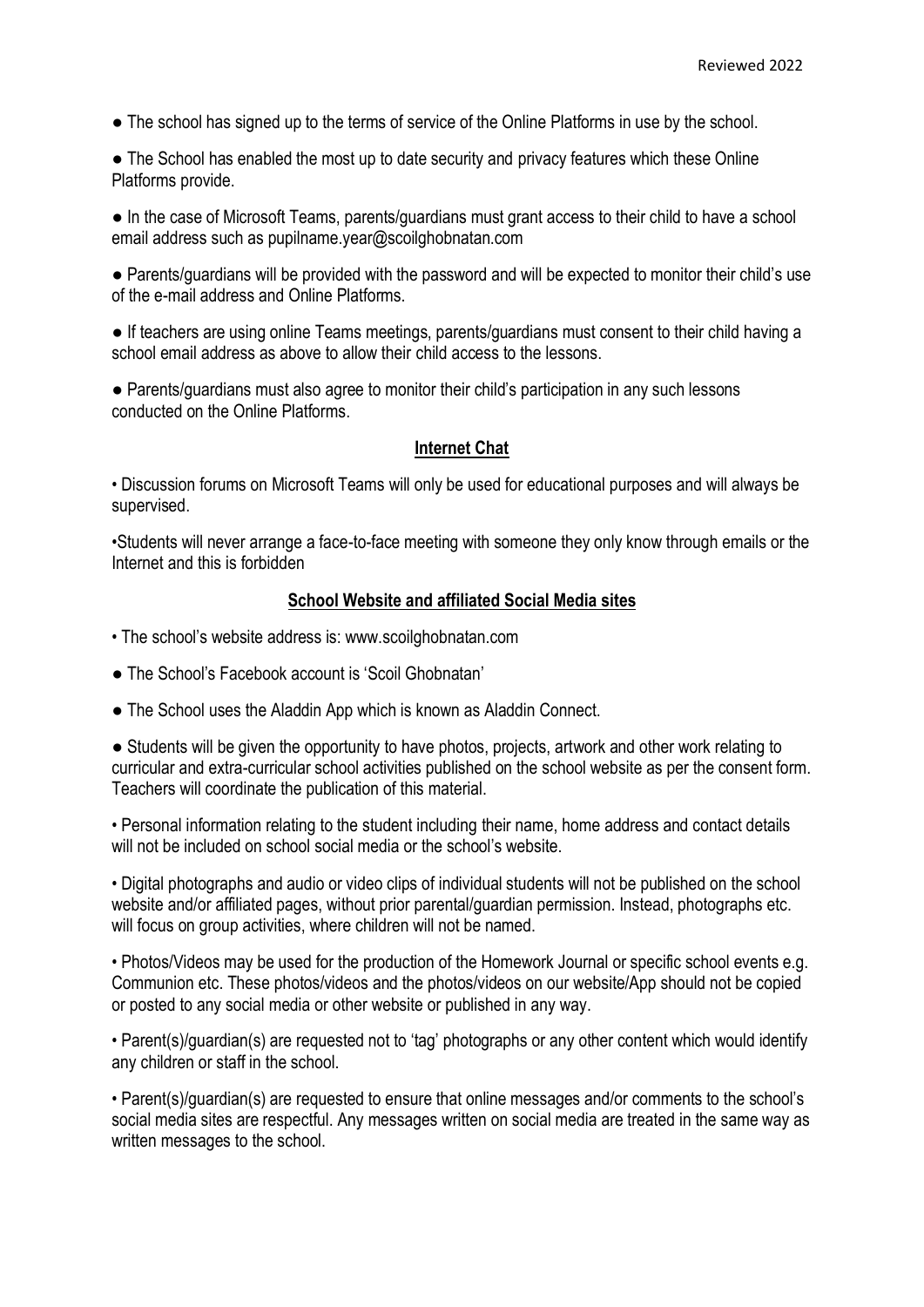● The Principal will review the content of the website and the social media sites regularly. The Principal and the Board welcome any suggestions about how the content may be improved.

● If any parent or guardian has any concern about the appropriateness of the content of the website or social media sites, then the Board asks that the matter be brought to the attention of the Principal as a matter of urgency.

• This Policy should be read in conjunction with our Data Protection Policy.

# **Personal Devices**

• Students may not use any personal device with recording or image taking capability while in school or on a school outing. Any such breach of the Acceptable Use Policy (AUP) will be sanctioned accordingly.

• Any images or recordings taken by class teachers on smartphones or other personal devices must be downloaded onto the school server and/or on to the school App/relevant school affiliated website and then immediately deleted from source.

• The use of E-readers may be permitted, under the supervision of the teacher. All personal devices are to be turned off during school hours.

# **Legislation and Regulation**

The school will provide information on the following legislation relating to use of the Internet with which teachers, students and parents/guardians should familiarise themselves where appropriate:

- EU General Data Protection Regulations 2018
- Anti-Bullying Guidelines for Primary Schools 2013
- Data Protection (Amendment) Act 2003
- Child Trafficking and Pornography Act 1998
- Video Recording Act 1989
- The Data Protection Act 1988
- Interception Act

## **Support structures and Education**

• The school will inform students and parents/guardians of key support structures and organisations that deal with illegal material or harmful use of the Internet.

• On an annual basis, the school will run a programme on acceptable internet usage, for students and parents/guardians. This will cover several topics including cyber-bullying.

• Staff will regularly partake in Continuous Professional Development in relation to the development of AUPs, internet safety and cyber-bullying.

# **Use of Information Communication Technology ("ICT") Resources**

Scoil Ghobnatan's information and technology resources (e.g. e-mail, computers, computer applications, networks, internet, intranet, facsimile, phone and other wireless communications devices,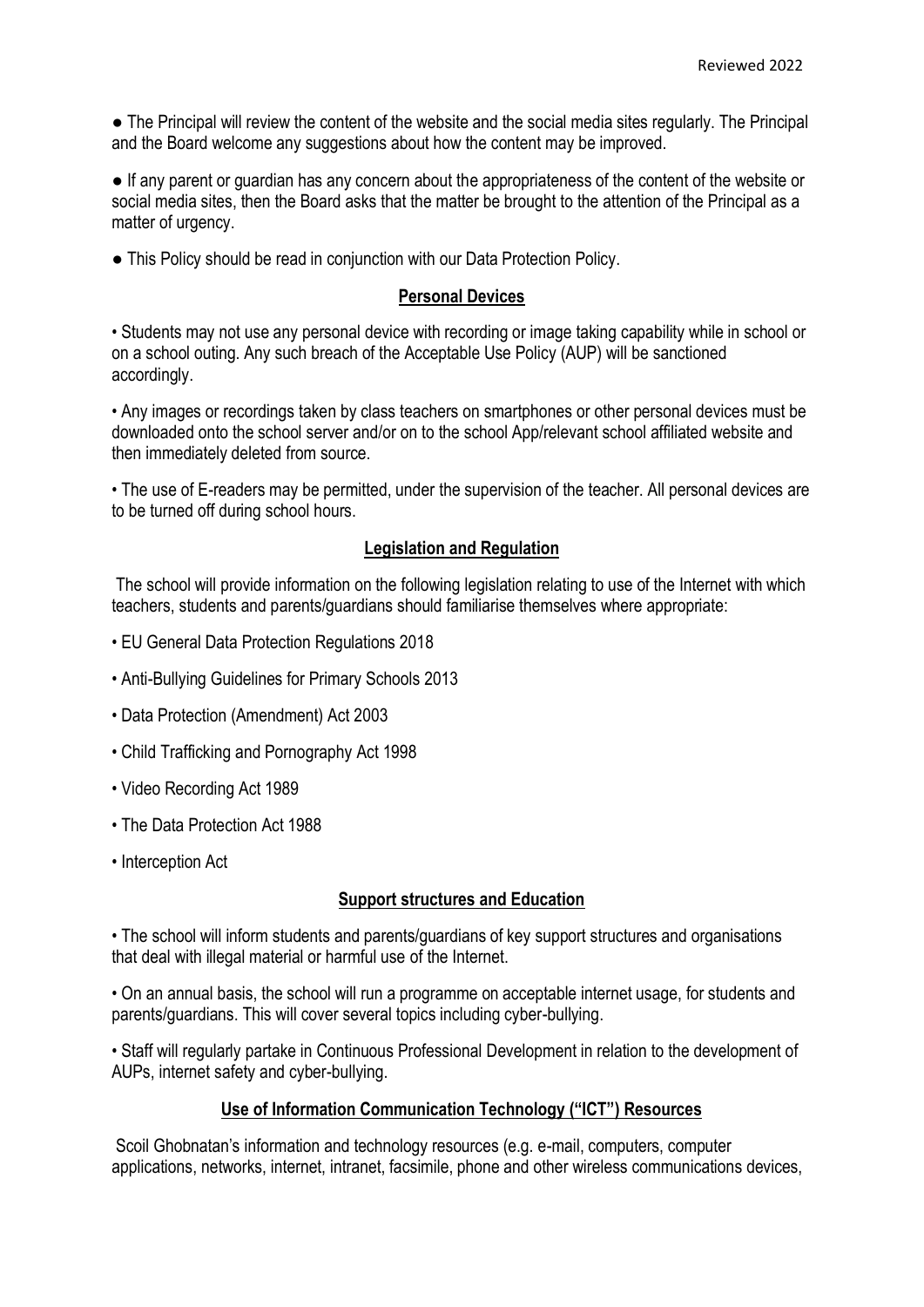telephone, paging and voice mail systems and the like) are school property and are provided solely for school related activities. Inappropriate use including hacking, pirating software, using school resources for non-school commercial activities, soliciting, distributing literature for outside entities, disclosing confidential information of the school, sending inappropriate e-mail or accessing inappropriate web sites (such as those advocating hate or violence, containing sexually explicit material promoting illegal activities), or using school resources in a way that violates the letter or spirit of the school's policies or reflects negatively on the school is forbidden. Users of the school's information and technology resources must not share passwords. If you allow others to use your password or assigned resource, you will be held responsible for their use. Consistent with national laws, the Board of Management reserves the right to monitor the use of its information and technology resources and to take appropriate disciplinary actions, or denying future access privileges in cases of misuse. Staff/student use of the school's information and technology resources constitutes consent to such monitoring. All such monitoring will be conducted in accordance with law including, where applicable, the EU's General Data Protection Regulation ("GDPR").

## **Sanctions**

Misuse of the Internet or any activity which is in contravention with this Policy, may result in disciplinary action, including written warnings, withdrawal of access privileges, and, where appropriate, suspension or expulsion in line with the Code of Behaviour. The school also reserves the right to report any illegal activities to the appropriate authorities. Access to the Internet will be withdrawn from students who fail to maintain acceptable standards of use.

## **Implementation, Review and Communication**

This policy was initially reviewed and adopted by the Board of Management in 2016. The Board of Management will monitor the implementation of all aspects of this policy and amend as required.

The policy will be reviewed in the light of experience and using the following success criteria:

- Early identification and intervention is achieved
- Procedures are clear and role and responsibilities are defined.

• The transfer of information from Class teacher to Class Teacher happens efficiently at the end of the school year.

It will be reviewed fully every three years or sooner if necessary. Any staff member, Board of Management member parent / guardian of a current student, may request a review at any time, and such a request will be dealt with as soon as possible.

*Next Review Date: May 2025*